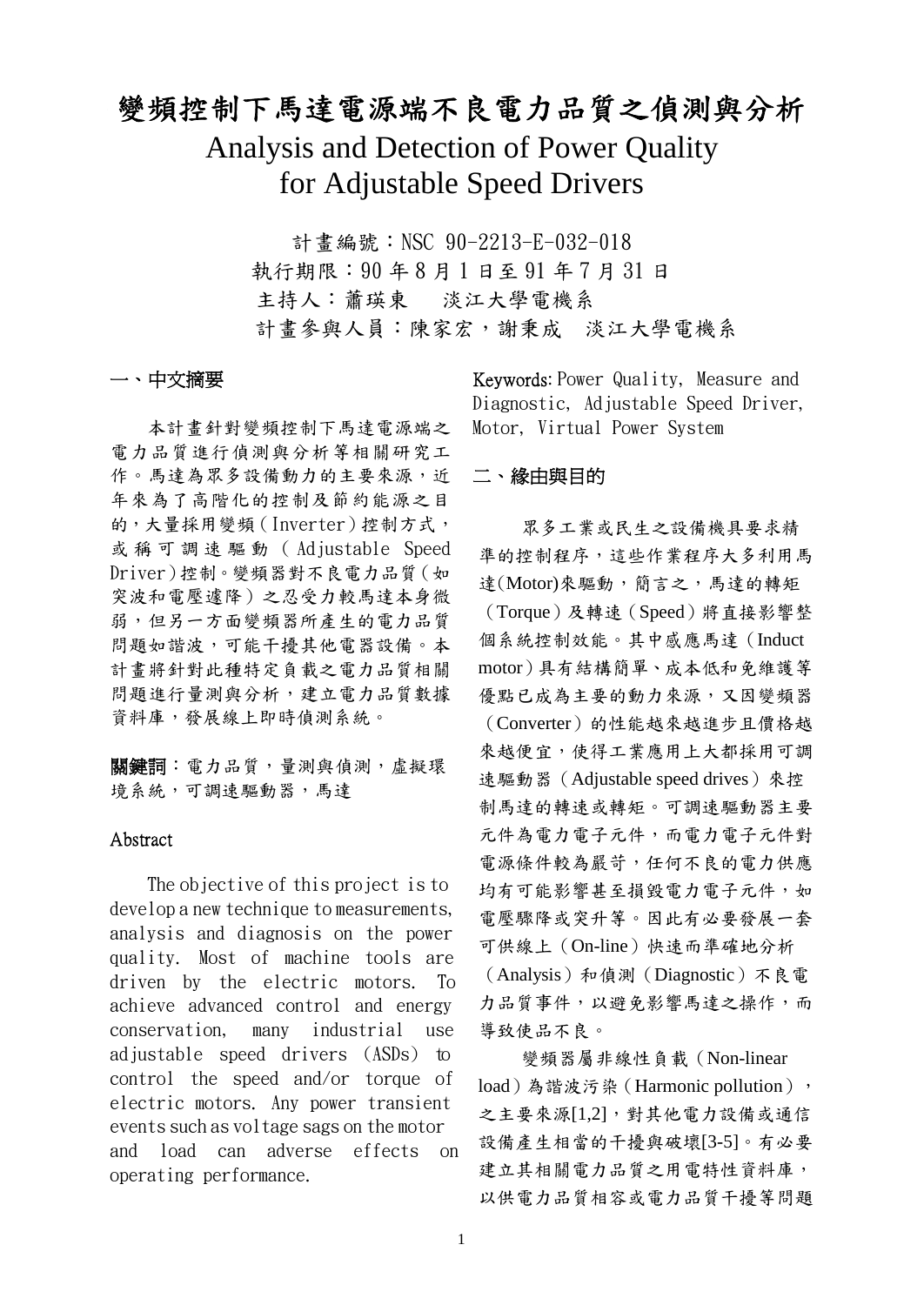#### 之策略研究之用。

過去對電力品質事故的分析或判別, 大都依賴檢視法。從檢視事故的情況或現 場量測資料,而據以結論之。然而事故現 場所得資訊有限,而現場量測需要長時間 連續性的量測,資料量相當龐大。因此相 當耗時及耗費人力,然而電力品質干擾問 題有時間上之急迫性,故有必要發展一可 供及時快速而正確偵測電力品質事件,並 發出警訊之系統,以供操作人員採取必要 之措施,避免系統受損或影響產品品質或 產能。

#### 三、採用之研究方法與原因

本計畫主要目標在建立可變速度馬達 驅動器在(1)馬達各種運轉模式(如起動、 正反轉、變速和負載變動等等)和(2)電源 干擾情況(如欠電壓、過電壓和頻率改變 等等)下之電力品質相關特性。分別建立 這些運轉條件下之電壓對電流之特性曲 線,和電壓、電流、頻率對時間之特性曲 線等等之數據。主要工作及方法分述如下。

#### (A) 建立量測試驗系統

量測試驗系統的架構如圖二所示,其 中馬達控制系統以變頻器來驅動,其轉速 及轉矩之控制則利用動力計;量測部分則 包含電壓電流信號之量測、轉矩及轉速之 量測;整個量測系統並以一部個人電腦整 合之。個人電腦為一執行控制中樞,除發 出控制命令外,並執行記錄搜、集數據及 分析等相關工作。

## (B) 量測

本計畫之量測旨在建立變頻控制下 馬達電力特性,預計將進行下述之量測 B.1 馬達運轉模式

- l 起動期間
- l 正反轉期間
- l 負載(轉矩變動)
- l 變速運轉(轉速變動)
- l 額定條件運轉與非正常運轉

B.2 電源干擾 欠電壓與過電壓 l 電源頻率改變 l 電源電壓改變 電壓突降、驟升與中斷

### 四、計畫進度

- 已完成之工作項目
	- A. 建立量測試驗系統,包含馬達控 制系統,量測儀表與介面及個人 電腦。
	- B. 量測數據,分別就馬達各種運轉 模式及電源干擾情況,量測建立 各項電力特性。
	- C. 分析數據,利用統計方法如平均 值、變異數及可信度區間等等分 析量測資料。

#### 五、計畫成果自評

本計畫第一年進行量測及記錄變頻器 電源端在馬達各種運轉模式(如起動、正 反轉、變速和變載等)和電源干擾 (Disturbance)情況(如低電壓、高電壓 和頻率改變等)下之用電特性,即電流對 電壓之特性和電流、電壓及頻率對時間之 特性等等。相關量測數據以統計方式歸納 分析之。這些數據將供總計畫建立電力品 質資料庫和下二年計畫:模擬分析電力品 質之虛擬系統及電力品質事件線上即時偵 測器之用。此外本年度之計畫亦設計一模 糊類神經網路(Fuzzy-Neural Net)來分 類或歸類電力品質事件。進度大致符合預 期規畫之進度與目標。本研究應可依計畫 完成。

# 五、參考文獻

[1]江榮城,顏世雄,劉志放,吳啟瑞和 王俊傑, "並聯電容量對工業饋線諧 潻潮流之影響"。中華民國第十四屆 電力工程研討會,pp. 344~350,中 壢,1993。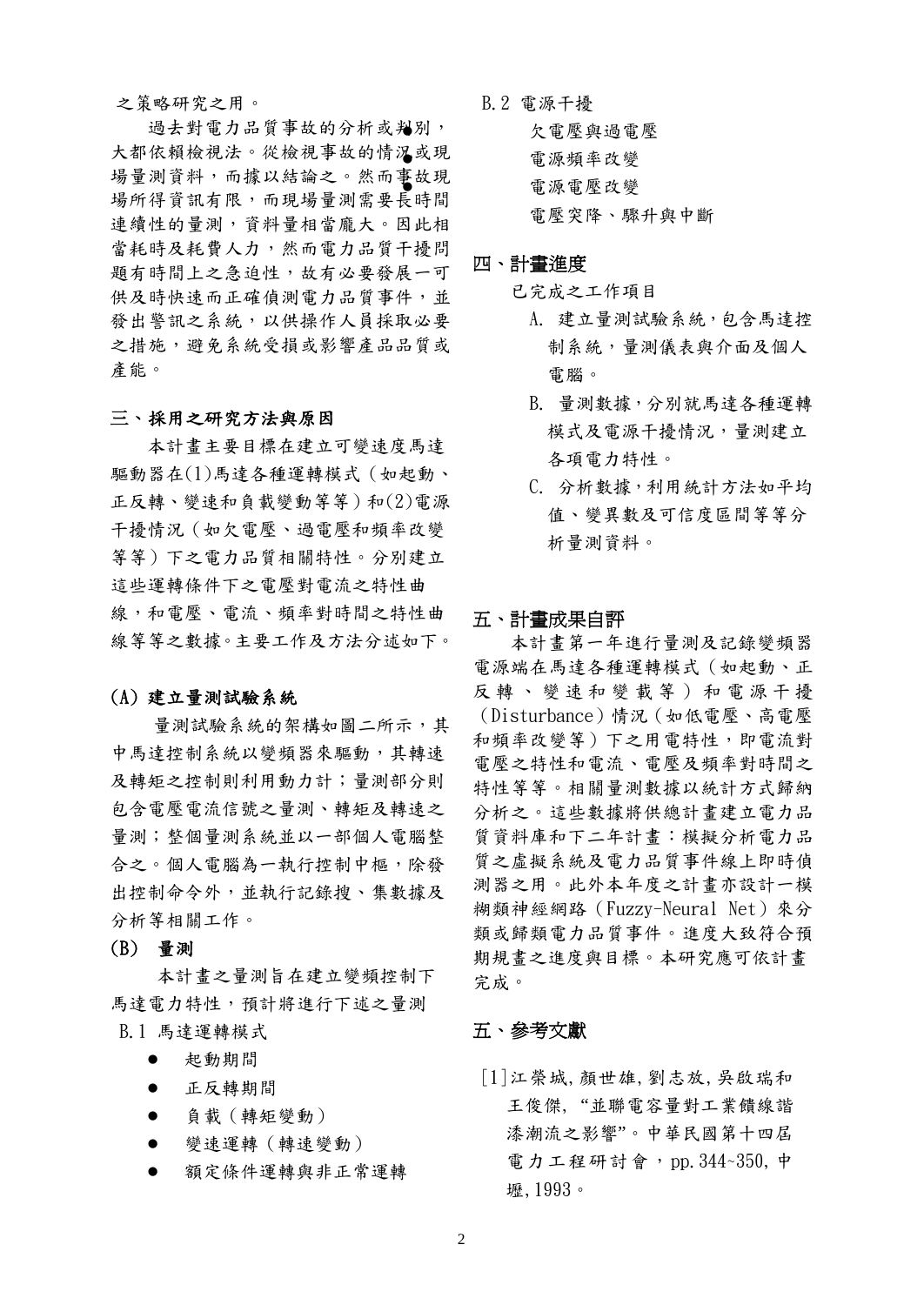- [2]胡忠興,吳啟瑞,顏世雄,陳雲武,吳 博安,邱清泉和黃金選, "配電系統 之諧波對配電主變壓器運轉的影 響",中華民國第十七屆電力工程研 討會,pp1~5,新竹,1996 年。
- [3]郭麟英,"電力諧波計畫及書審作業之  $0A$  化", 台電工程月刊, 第 533 期, 民 國八十二年,一月,pp.36-47。
- [4]江榮成和廖清榮,"靜態變頻器應用 於大型電動機動時之諧波問題探討 與改善研究",第十六屆電力工程研 討會,民國八十四年,十一月二十 四、二十五日, 高雄, pp. 8-12。
- [5]江榮城、廖清榮和郭宗益,"大用戶 諧波污染事故調查與分析",第十八 屆電力工程研討會,民國八十六 年,十一月八、九日,台北。
- [6]胡忠興、吳啟瑞、吳博安和黃金選, "高壓配電饋線之諧波測量與分 析",第十六屆電力工程研討會,民 國八十四年,十一月二十四、二十 五日,高雄,pp.8-12。
- [7]韋志承、李親民、王延年、江世鑫、 江榮成、廖清榮、張文耀和郭宗益, "諧波電壓對感應電動機溫昇與使用 壽命之影響",第十八屆電力工程研 討會,民國八十六年,十一月八、 九日,台北。
- [8]吳啟瑞、顏世雄和李尚毅,"為排除 並聯共振問題的諧波濾波器設計", 第十八屆電力工程研討會,民國八 十六年,十一月八、九日,台北。
- [9]陳朝順、顏義和、何信龍, "諧波污 染之配電系統的虛功補償設計",中 華民國第十四屆電力工程研討會論 文集, pp. 364-370。
- [10]陳朝順、顏義和、陳思欽,"電力系 統中之濾波器設計",中華民國第十 四屆電力工程研討會論文集, pp.155-160。
- [11]洪穎怡、陳奕廷和許毓仁,"電力諧 波潮流之探討",第十六屆電力工程 研討會,民國八十四年,十一月二 十四、二十五日, 高雄, pp.  $8-12$ 。
- [12]何金滿和陳榮修,"諧波對輸配級電 纜之影響分析",第十六屆電力工程 研討會,民國八十四年,十一月二 十四、二十五日, 高雄, pp.  $8-12$ 。
- [13]何金滿和邱德霖,"諧波對電力電容 器之影響分析",第十八屆電力工程 研討會,民國八十六年,十一月 八、九日,台北。
- [14]洪穎怡,陳奕延,許毓仁, "三相最 佳諧波電力潮流" 中華民國第十七 屆電力工程研討會,pp.560~564, 新竹,1996。
- [15]何金滿,陳榮修, "諧波對輸配電級 電纜之影響分析" 中華民國第十六 屆電力工程研討會,pp.55-60,高 雄,1995。
- [16]黃世杰、黃慶連和謝承道,"諧波走 勢觀測器之雛形探討",第十六屆電 力工程研討會,民國八十四年,十 一月二十四、二十五日,高雄, pp.8-12。
- [17]黃慶連、林清一、蘇偉府、呂順利 和陳金鈴,"混和式濾波器用於配電 系統之控制策略",第十六屆電力工 程研討會,民國八十四年,十一月 二十四、二十五日,高雄, pp.  $8-12$
- [18]黃慶連,李新本,林清一和陳春 竹,, "諧波電源效應下變壓器特性 分析" 中華民國第十七屆電力工程 研討會, pp. 692~696, 新竹, 1996 33 No. 11/3733。
- [19]黃慶連,王醴和陳裕明, "隨機變動 諧波電流之分析研究" ,中華民國 第十五屆電力工程研討會, pp.513-519, 台南市,1994 年。

3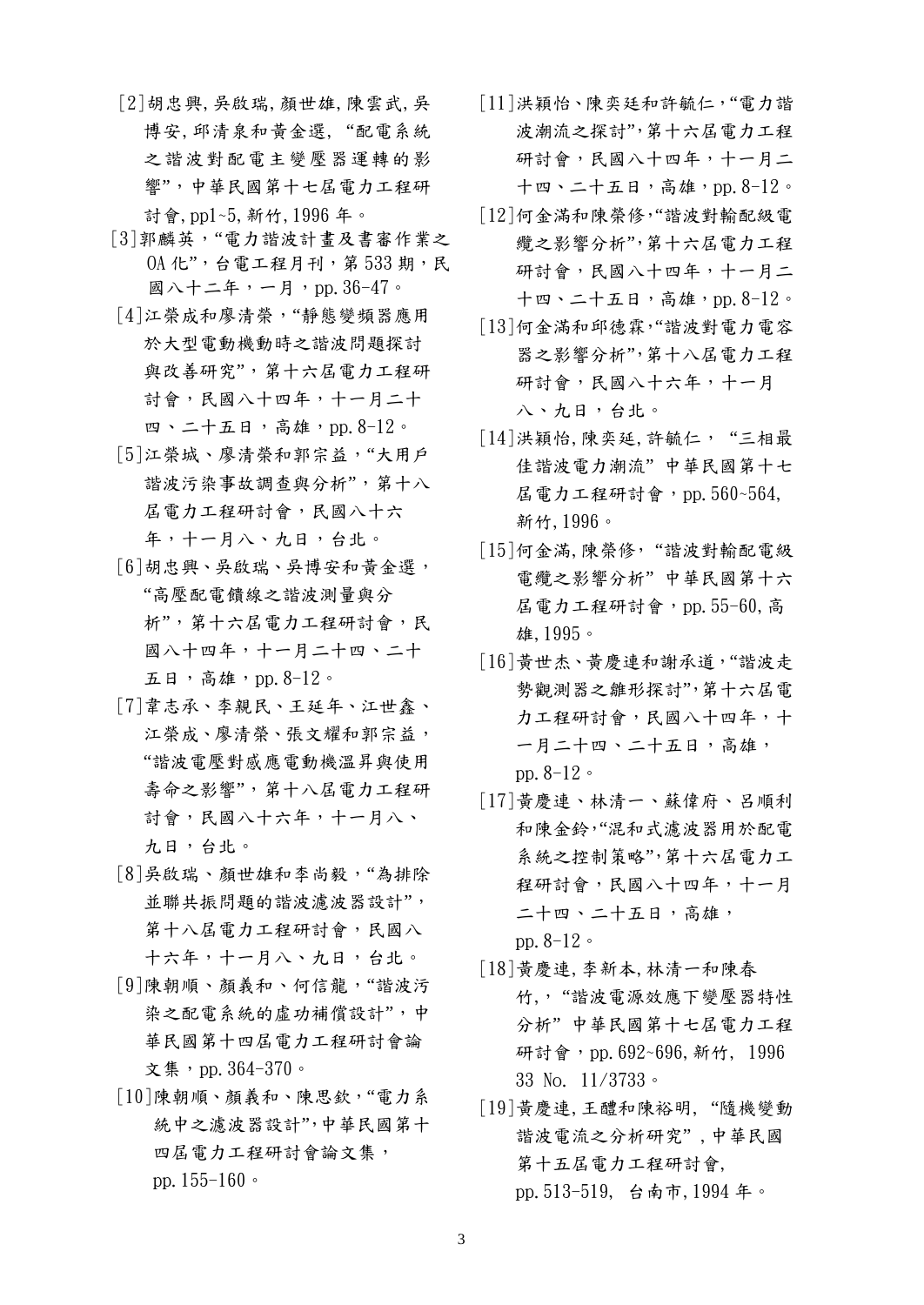- [20]黃慶連,林清一,呂順利,蘇信府, "電力需求側之諧波量測與評估" , 中華民國第十六屆電力工程研討 會, pp.71-81, 高雄,1995 年。
- [21]詹舜宇、張永農、蔡育哲和莫清 賢,"電力暫態之諧波分析與測 量",第十六屆電力工程研討會,民 國八十四年,十一月二十四、二十 五日,高雄,pp.8-12。
- [22]吳英泰、吳黎明、王漢昆和潘晴財,"單 晶片微算機控制之主動式電力濾波 器",第十四屆電力工程研討會,民 國八十二年,十二月十七日,中壢, pp.225-229。
- [23]張錠玉和潘晴財,"高效率主動型之濾 波器",第十二屆電力工程研討會,民 國八十年,十二月十九、二十日,台 北,pp.121-128。
- [24]孫思瑋、蕭瑛東、劉志文、周至如、 張文英、藍建義、周翌生"以模擬退火 演算法進行電力諧波濾波器之設 計",中華民國第十六屆電力工程研討 會論文集,pp.1-5。[25]周翌生、劉 志文、周至如、蕭瑛東、張文英和藍 建義,"台鐵南港變電所諧波量測與分 析",第十六屆電力工程研討會,民國 八十四年,十一月二十四、二十五日, 高雄,pp.8-12。
- [26]李清吟,古碧源,陳世昌,吳俊達, 王志傑,陳文永,鄭書文和王新喜, "電力諧波對三相感應電動機之影 響" 中華民國第十七屆電力工程研 討會,pp.701~705,新竹, 1996。
- [27]宓哲民,陳明堂, "輸入電源諧波對 日光燈效應探討" 中華民國第十五 屆電力工程研討會, PP.529-536, 台南市,1994 年。
- [28]林昆平"工業配電諧波問題之改 善",台灣大學電機研究所碩士論 文。
- [29] G. Manchur and C.Cc Erven,

"Development of a Model for Predicting Flicker form Electric Arc Furances", IEEE Trans, on power Delivery, Vol. 7, No. 1, Jan. 1992, pp. 416-426.

- [30]K. Hartana and Gill G. Richards, "Constrained Neural Network-Based Identification of Harmonic Sources", IEEE Transactions on Industry Application, VoL.29, No.1, January/ February 1993.
- [31]R.K. Hartana, and G. G. Richards, "Harmonic Source Monitoring and Identification Using Neural Networks", IEEE Transactions on Power Systems, Vol.5, No.4, November 1990.
- [32]M.I. Santoso and O.T. Tan, "Neural-Net Based Real-time Control of Capacitors Installed on Distribution Systems," Paper 89 SM 768-3 PERS, presented at the IEEE /PES 1989 Summer Meeting.
- [33]H. Mori, K. Itou, H, Uematsu and S. Tsuzukl, "An Artificial Neural-Net Based Method for Preadicting Power System Voltage Harmonics", IEEE Transaction on Power Delivery, Vol.7, No.1, January 1991.
- [34]C.K. Duffey, and R. P. Stratfort, "Update of Harmonic standard IEEE-519: IEEE Recommended Practices and Requirements for Harmonic Control in Electric Power Systems," IEEE Transactions on Industry Applications, Vol. 25, No. 3, pp.1025-1034, 1989.
- [35]J. Arrillaga, D. A. Bradley and P.S. Bodger "Power System Harmonic," John Wiley & Sons Ltd. 1989.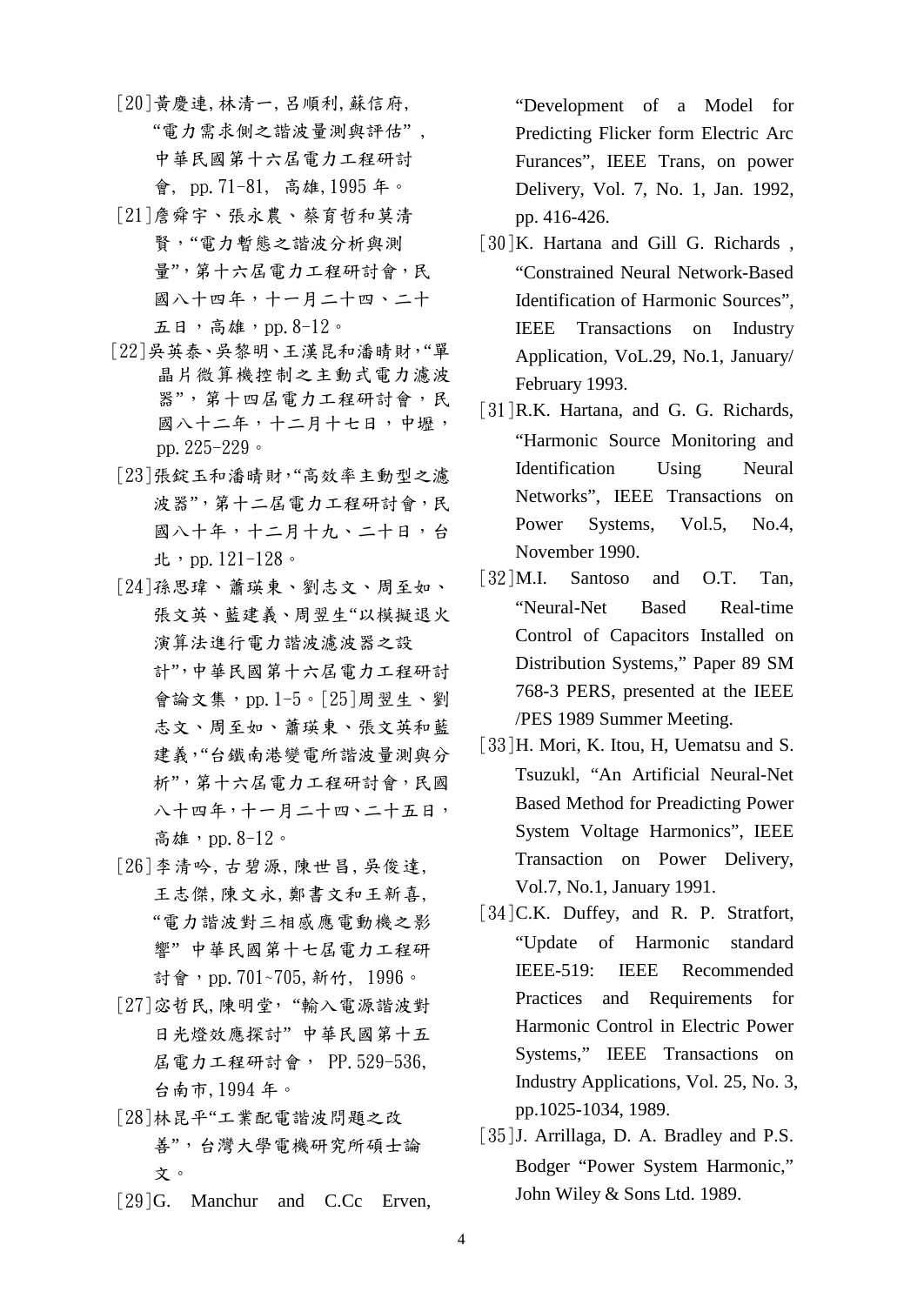- [36]D. A. Gonzalez and J. C. Mccall, "Design of Filters to reduce Harmonic Distortion in In-dustrial Power Systems," IEEE Transactions on Industry Applications, Vol. IA-23, No.3, pp.504-511, 1987.
- [37]E. Peter, "Harmonic Measurements in Industrial Power System," IEEE 1994 Industrial and Commercial Power Systems Technical Conference, pp.105-115.
- [38]R.K. Hartana and G. G. Richards, "Comparing Capacitive and LC Compensators for Power Factor Correction and Voltage Harmonic Reduction," Electric Power System Research, Vol. 17, 1989, pp.57-64.
- [39]S. Ramalyer, K. Ramachandran and S. Hariharan, "Optimal Reactive Power Allocation for Improved System Performance," IEEE Transactions on PAS, Vol. PAS-103, No. 6, June 1984, pp.1509-1515.
- [40]IEEE Guide for Harmonic Control and Reactive Compensation of Static Power Converters, IEEE Standard 519-1981.